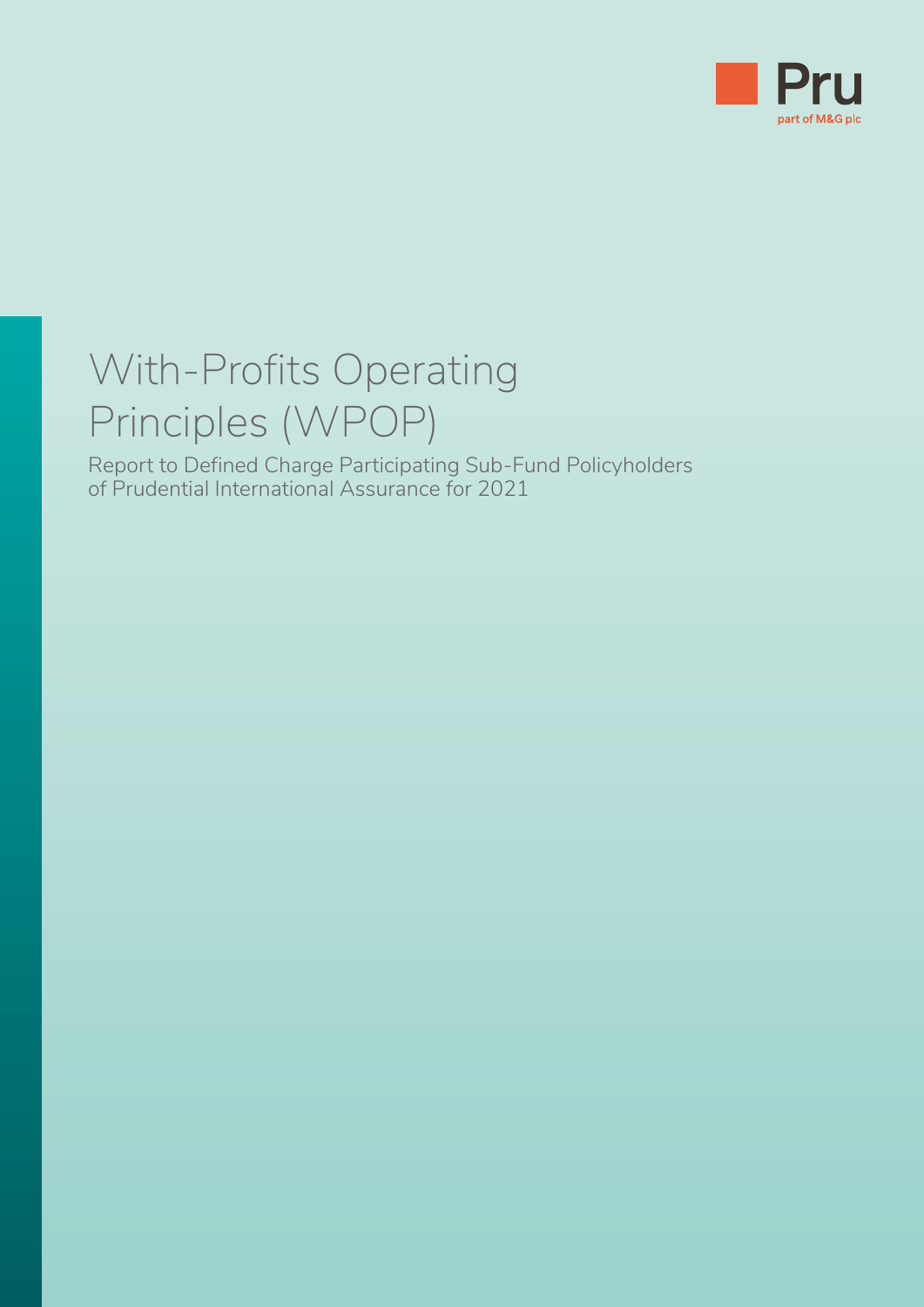## Summary

In the opinion of the Prudential International Assurance ('PIA') Board the management of the Defined Charge Participating Sub-Fund ('DCPSF') was consistent with the principles detailed in the With-Profits Operating Principles ('WPOP') over the period 1 January 2021 to 31 December 2021 (inclusive). The PIA Head of Actuarial Function provided a report to the PIA Board which supports this opinion with no exceptions.

The following pages set out the PIA Board's reasons for its opinion stated above.

## 1. Introduction

Insurance companies supervised by the Central Bank of Ireland are required to prepare a With-Profits Operating Principles ("WPOP") document setting out the principles and enduring standards adopted in all aspects of the management of its With-Profits portfolios. The Prudential International Assurance plc Board of Directors ("PIA Board") is responsible for the content of the WPOP. The WPOP is available on the PIA website:

### **www.prudential-international.com/financial-report/**

The Defined Charge Participating Sub-Fund ("DCPSF") is owned and managed by The Prudential Assurance Company Limited ("PAC") and the way the DCPSF is managed is described in the PAC Principles and Practices of Financial Management ("PPFM") document. The PPFM is a technical document that describes in detail how the DCPSF is managed and can be found on the PAC website: **www.pru.co.uk/funds/ppfm/**. The PPFM applies to all policies covered by the DCPSF WPOP.

PIA policyholders may ultimately be invested in the DCPSF via the following:

## **Unitised With-Profits ("UWP")**

• Investment into the Prudential Bond Fund; investment is granted via the Prudential Europe Vie product. This product was originally written by PAC France and was transferred to PIA on 1 January 2019.

### **PruFund**

• Investment into the PruFund Range of Funds; the International Portfolio Bond, PIIB and IPB products may be invested in the PruFund Range of Funds.

The Central Bank of Ireland regulations require the PIA Board to produce a written report on the consistency of the management of the DCPSF with the principles in the WPOP. This report is produced annually and is available on the **[PIA website](https://www.prudential-international.com/financial-report/)**, within six months of the end of the financial year. Alternatively, a copy can be provided upon request by email or by post.

In the opinion of the PIA Board the management of the DCPSF was consistent with the principles detailed in the WPOP over the period 1 January 2021 to 31 December 2021 (inclusive). The PIA Head of Actuarial Function provided a report to the PIA Board which supports this opinion with no exceptions.

Under UK Regulation, the PAC Board must also report annually in writing to its with-profits policyholders on compliance with PAC's obligations relating to its PPFM. In the opinion of the PAC Board, PAC has complied with its obligations in relation to the PPFM over the period 1 January 2021 to 31 December 2021 (inclusive). The report is available on the **[PAC website](https://www.pru.co.uk/funds/ppfm/)**.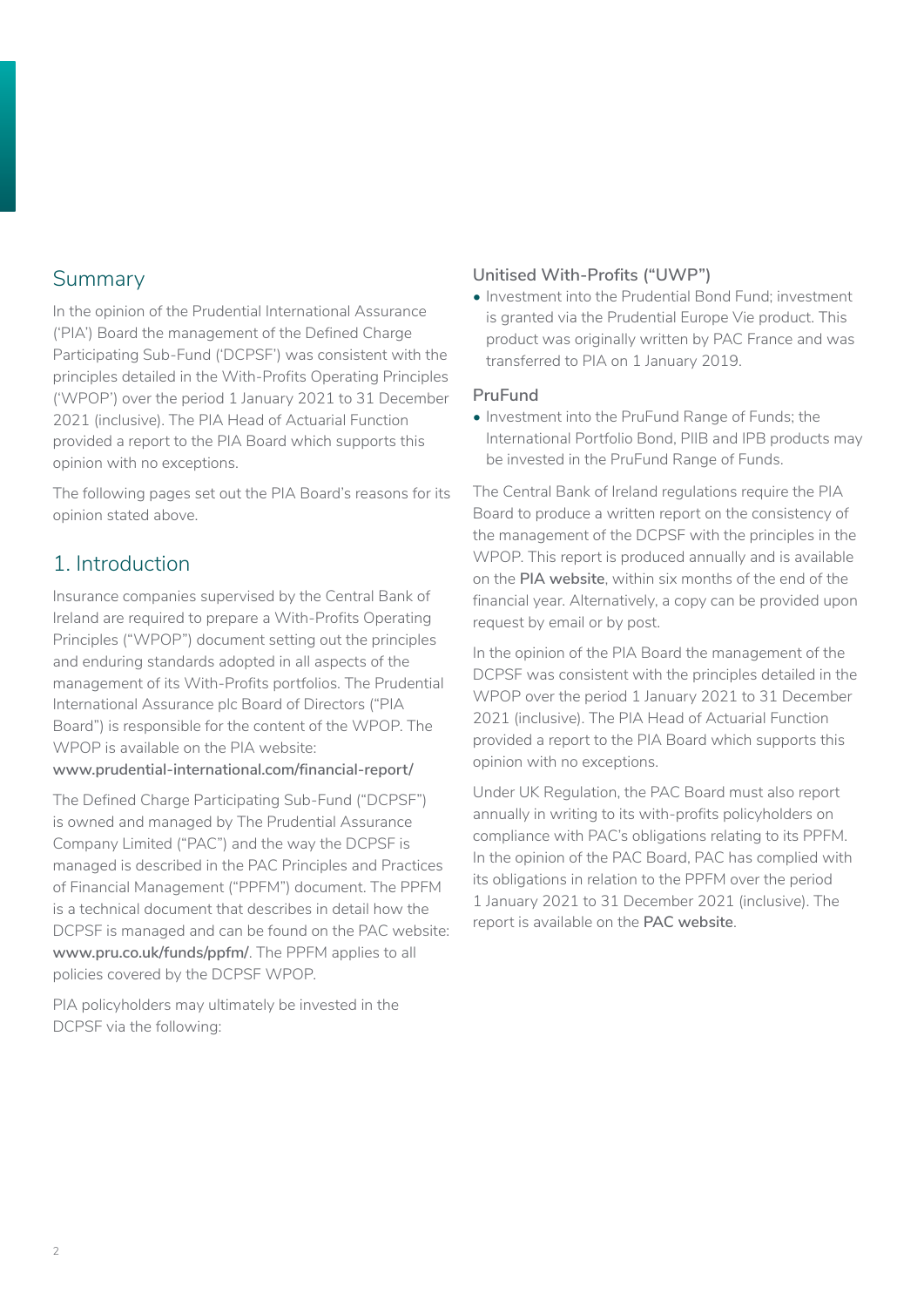# 2. Determining Pay-out Values, bonuses, profit sharing and smoothing

## **Bonus rates for UWP**

The bonus rates were set following the approach set out in the WPOP. Bonus declarations covering regular and final bonuses were made on 23 February 2021 and 24 February 2022.

The 2021 and 2022 bonus declarations were reviewed by both the PAC With-Profits Actuary ("WPA") and the PAC With-Profits Committee ("WPC") prior to being approved by the PAC Board. For each bonus declaration, the PAC Board was supplied with sufficient information for it to be comfortable that the declaration was consistent with the requirements of the PPFM.

#### **Smoothing**

The smoothing process was in line with the approach set out in the WPOP for the UWP business.

The DCPSF business is managed with the aim of ensuring that maturity and surrender pay-outs for with-profits policies fall within the target range set of 80%-120% of asset share. This allows a reasonable degree of flexibility to smooth returns in periods of market volatility, and provide more stability in pay-outs. It also provides greater certainty to policyholders and minimises the risk of customers not receiving their fair share of the fund return, or of receiving payments which are more than the fund can afford and to the detriment of the remaining policyholders.

PruFund investments are subject to separate smoothing constraints where the automatic smoothing mechanism ensures that almost all claims will fall within 10% of the underlying value of assets.

#### **PruFund range of Funds**

The setting of PruFund Expected Growth Rate's ("EGR") and the smoothing process were in line with the approach set out in the WPOP.

Policies invested in the PruFund range of Funds participate in profits via an increase in the unit price of the selected Fund at the relevant EGR subject to adjustments when the unit price moves outside specified limits. EGRs were set quarterly on 25 February 2021, 25 May 2021, 25 August 2021 and 25 November 2021 by the PAC Board following consultation with the WPA. The WPC is also informed of the EGRs declared. As noted in the 2020 report to policyholders, EGRs for all PruFund Funds were reduced slightly at the May 2020 quarter date reflecting the adverse impact that COVID 19 had on market conditions and the global economic outlook. The EGR for one PruFund fund was increased in May 2021. EGRs for all other PruFund Funds remained at the same level at each quarter date in 2021. Upward Unit Price Adjustments (UPAs) were triggered during 2021 across some funds.

As set out in the WPOP, a unit price reset and/or temporary suspension of smoothing are discretionary actions available to the PAC Board, if required, to manage smoothing profits or losses; or to protect PAC's With-Profits Fund and the interests of all with-profits policyholders. Smoothing was not suspended in 2021. On the 25th August 2021 we applied a unit price reset to all existing PruFund Funds. The decision to apply a Unit Price Reset (UPR) was taken with reference to our ongoing monitoring of the PruFund smoothing mechanism and approved by the PAC board, having taken advice from the WPA and WPC.

## 3. Leaving the DCPSF

Surrender values were determined in line with the approach detailed in the WPOP.

Surrender values and Market Value Reductions (MVRs) were monitored during 2021 to ensure that they remained appropriate. No change was made to the MVR policy during 2021 however market conditions are regularly monitored and surrender and/or MVR practice can change at any time without prior notice.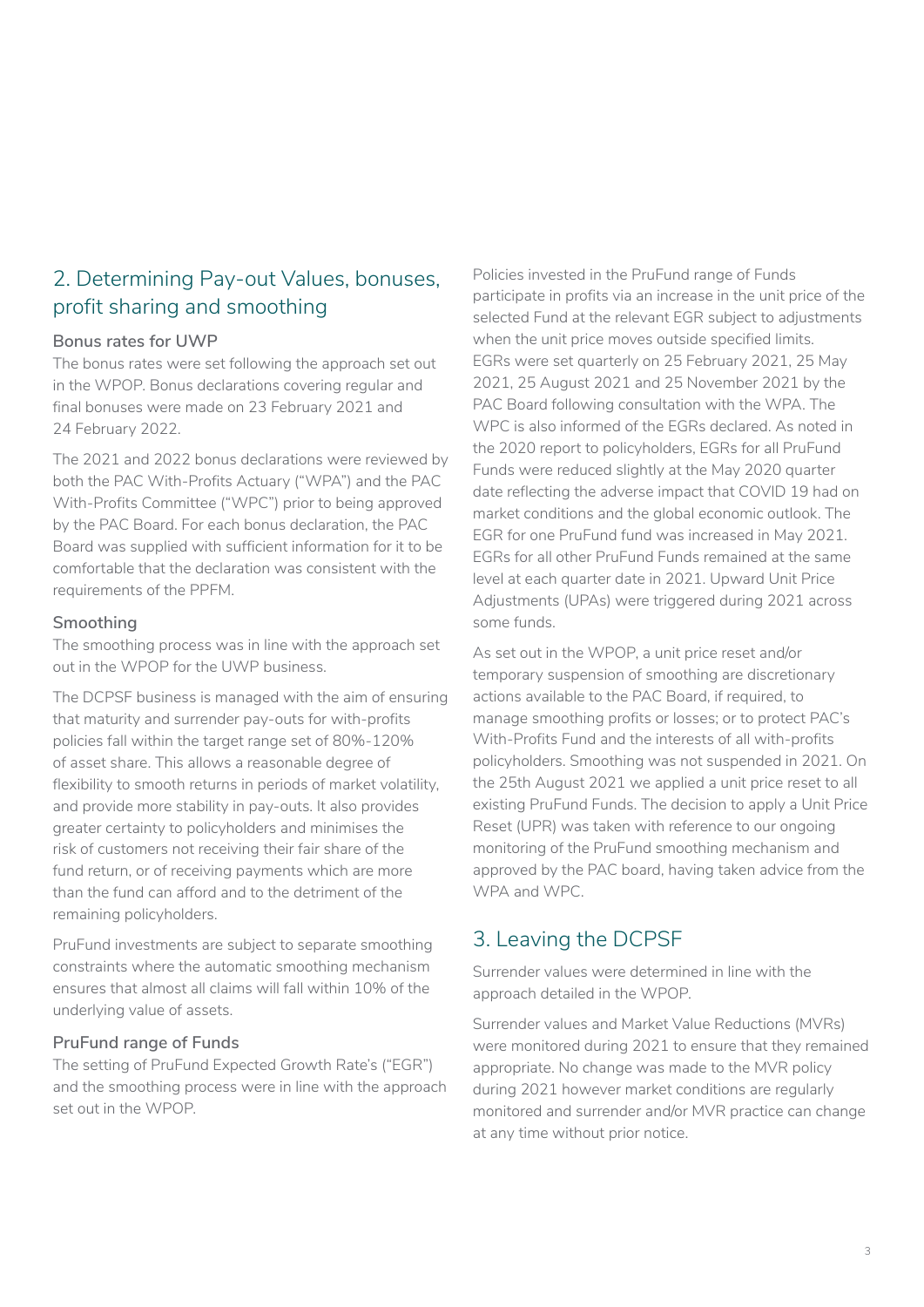# 4. The Investment Strategy of the DCPSF

The investment strategy of the DCPSF and the management of investment risk was in line with the approach detailed in the WPOP. The investment strategy is regularly monitored by PAC and PIA were provided with details of the strategy and rationale behind it. Any proposals for changes in investment strategy are put before the PAC Board for approval.

The PAC Board and WPC continue to keep investment strategy under review to ensure that the with-profits funds continue to achieve an appropriate balance between risk and return while maintaining adequate diversification and ensuring the protection of policyholders' interest.

Over 2021 M&G plc (PAC's parent company) continued to develop its approach to sustainable investing by further embedding Environmental, Social and Governance (ESG) measures into its investment processes. The PAC Board and WPC are fully supportive of these developments. As part of this, in February 2021, M&G plc announced that it would allocate £5 billion from PAC's With-Profits Fund into privately-owned enterprises working to create a more sustainable world. For further information on M&G plc's sustainability plans see: **www.mandgplc.com/ sustainability/sustainability-report**

## 5. The Risks which may affect DCPSF Policyholders

The business risks were managed following the approach detailed in the WPOP.

The PAC Board continually monitors the business risks and approves any management actions required to protect the security of the with-profits funds and limit any adverse impact on with-profits policies. This continued to be the case during 2021.

The PIA approach to managing its business risks is detailed in section B.3 of the PIA SFCR which is available on our website:

**www.prudential-international.com/financial-report/**.

## 6. Charges and Expenses

The charges and expenses for DCPSF business were in line with the approach in the WPOP.

The charges on DCPSF business were not amended during 2021.

# 7. The Inherited Estate

The inherited estate of a with-profits fund is the amount of money in a with-profits fund in excess of the amounts that a company expects to pay out to meet its obligations to existing policyholders. The DCPSF does not have an inherited estate, rather it benefits from the use of the inherited estate that has built up in PAC's With-Profit Sub-Fund ("WPSF"). This is a different with-profits subfund which is owned by PAC.

The management of the Inherited Estate was in line with the approach in the WPOP.

In its financial management of the WPSF, the PAC Board considers the financial position of the inherited estate.

A number of separate asset pools are maintained within the WPSF. There are separate asset pools for the assets backing asset shares and those backing the inherited estate. This enables the inherited estate to follow a different investment strategy to that for the assets supporting asset shares in order to help meet guarantees and maintain regulatory solvency in adverse market conditions.

Currently the assets backing the inherited estate are mainly invested in fixed interest securities and cash. This was reviewed during 2021 and no change in investment strategy was recommended.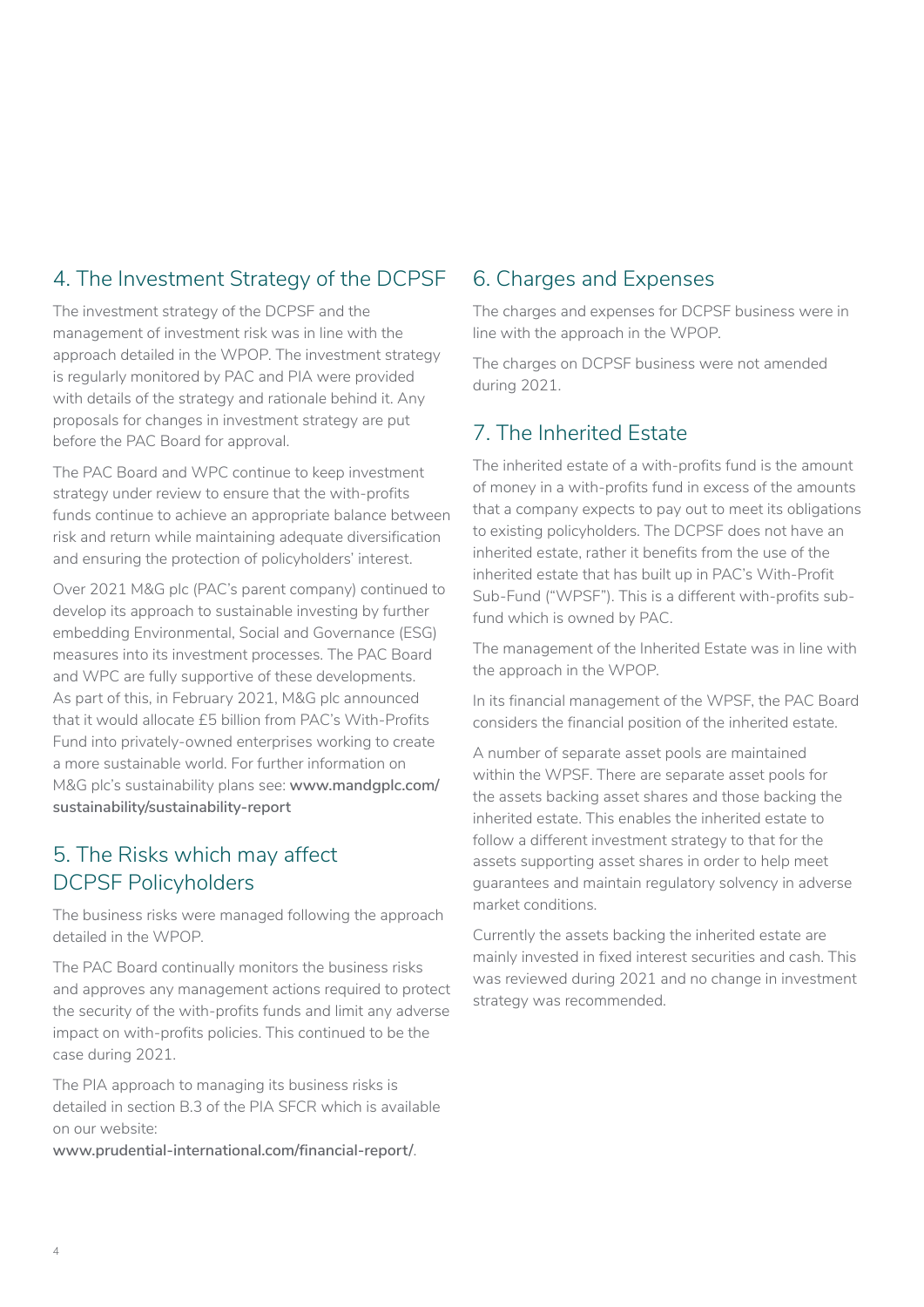# 8. Equity Between Policyholders invested in the DCPSF and Shareholders

The approach to balancing any conflicts of interest between different generations and types of policyholder invested in the DCPSF, and between those policyholders and shareholders was in line with the approach in the WPOP.

Section 6 of this report covers charges and expenses. Bonus rates, smoothing and MVRs are covered in sections 2 and 3 of this report.

# 9. Volumes of New Business and Closing to New Business

The management of new business into the DCPSF was in line with the approach in the WPOP.

PAC sets limits on the capital available to support new business, and the terms on which new business is written, to ensure new sales do not adversely affect existing withprofits policyholders. The new business written during 2021 stayed within the allocated capital budget.

The terms on which new business was written in 2021 met PAC's guidelines to ensure that new business did not adversely affect existing with-profits policyholders. These guidelines are regularly reviewed and are an area in which PAC exercises discretion and the WPC are actively involved. In addition, shareholders currently pay a subsidy to cover any shortfall in the costs of providing certain guarantees in excess of charges taken.

PAC currently has no intention to close the WPSF or the DCPSF to new business, and had no such intention during the period.

# 10. Changes to the WPOP

The WPOP is updated as and when required to reflect significant developments. An updated version of the WPOP was published in June 2021 to remove references to ELAS and PAC France following the CBI confirmation of a derogation from the WPOP requirements for these books of business. The changes do not materially affect the substance of the WPOP.

# 11. Further Information

Further information can be found in your contract conditions and also in the WPOP and PPFM. The WPOP is available on the **[PIA website](https://www.prudential-international.com/financial-report/)**. The PPFM can be found on the **[PAC website](https://www.pru.co.uk/funds/ppfm/)**.